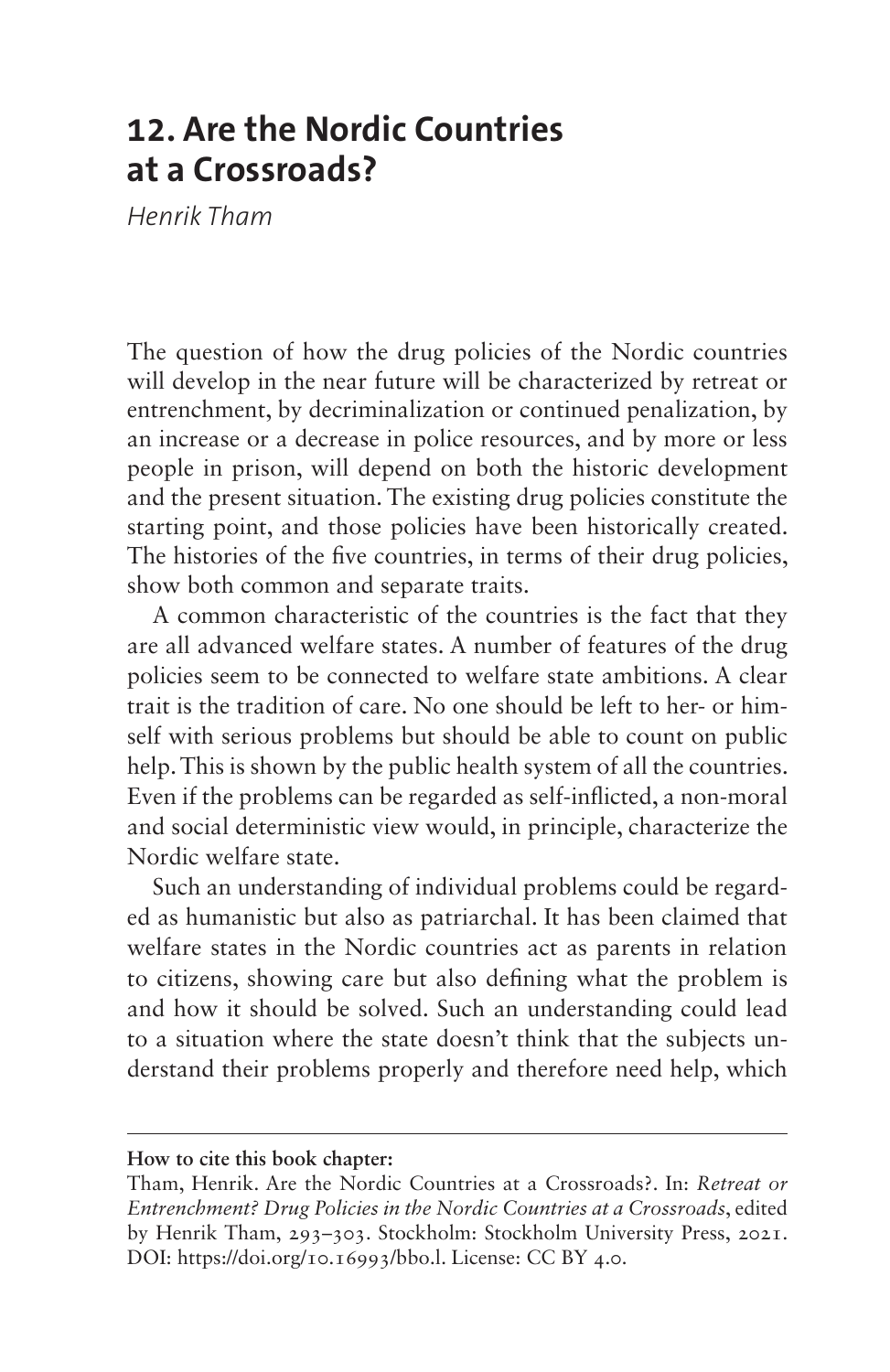sometimes even needs to be provided by force (Smith & Ugelvik 2017). The Nordic states have, in varying degrees, employed compulsory care of people with problematic drug use. This side of the caring tradition could possibly lead to administrative sanctions replacing penal sanctions in a situation following decriminalization.

An analysis of the Swedish welfare state summaries the project as 'putting life in order' (Hirdman 2000). The state represents the highest reason. Rules are created for 'how it should be', thereby creating deviants. Critique of state interventions as violations of the private sphere would be countered with the argument that the problems of the individual are degrading and constitute the real violation, rather than the intervention to try to help the citizens (op. cit.:229, 232). Translated into this context, state interference with drug consumption would be justified as being to the benefit of the drug user.

The Nordic welfare state is part of a strong reformist social democracy. Social democracy is neither libertarian, non-interventionist, minimal state nor revolutionary striving for an entirely different system that is supposed to more or less immediately solve most problems. Its reformist character could even lead to an ambition to create social problems to have something to intervene against. Non-intervention would just seem alien in a welfare state context. The abolitionist demands of decriminalization and legalization of drugs have been difficult to accept for politicians, civil servants and treatment personnel, and possibly also the general public in the Nordic countries.

The reformism of the welfare state can be interpreted as a most ambitious project to wipe out social problems. In an analysis of the drug policy of Sweden it has been claimed that the goal of the policy is 'the clean home' (Gould 1994). The Minister of Social Affairs even confirmed this indirectly in a response to this critique (Westerberg 1994). This understanding of the drug problem has also been demonstrated in Norway and Iceland by the official mottos of 'a drug free society'. At the same time, however, it should be noted that this expression was directly refuted in Finland and was only recently being used politically in Denmark.

Another historic feature with possible relevance for the present drug policy in the Nordic countries is the tradition from the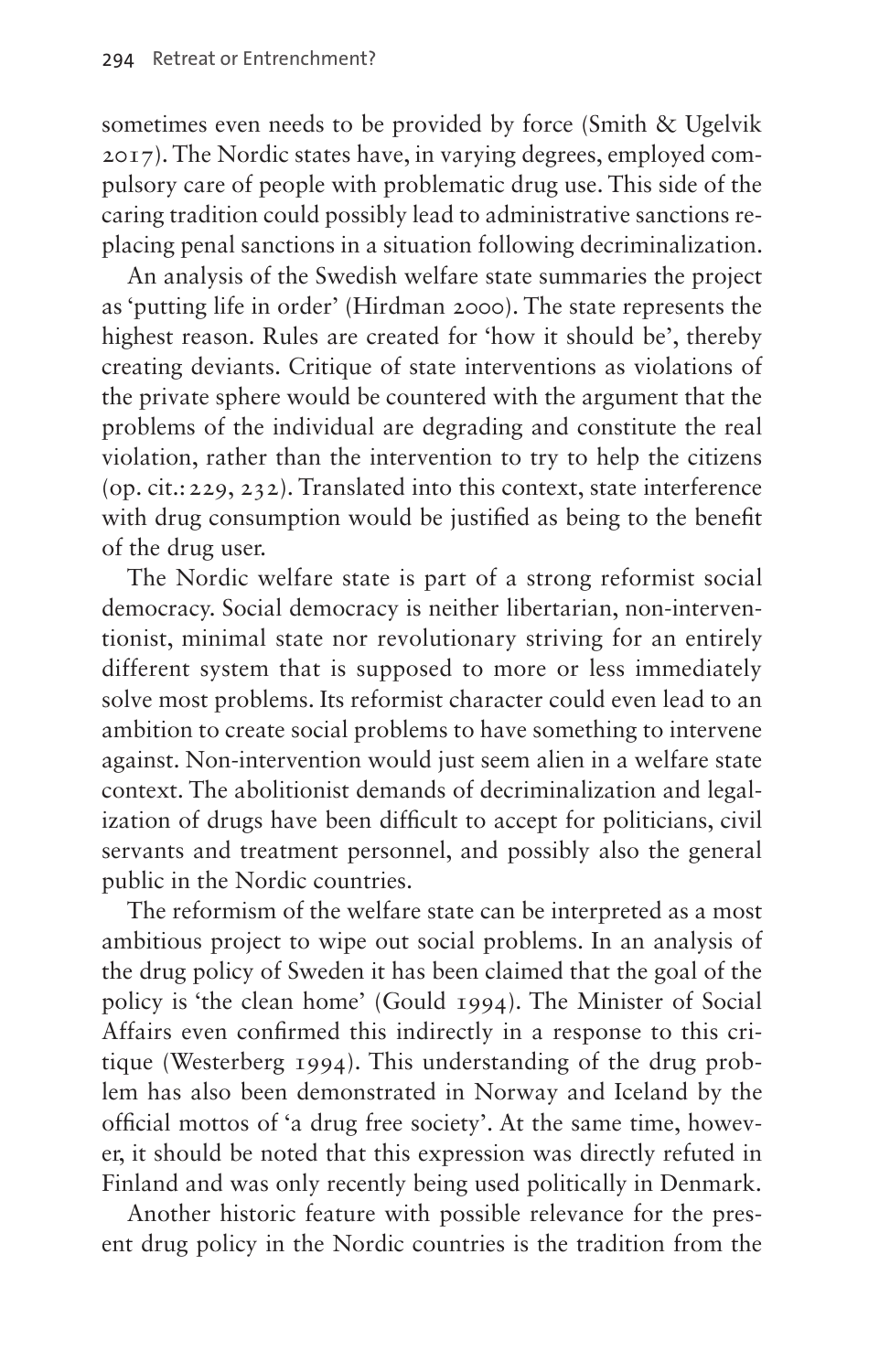temperance movement. In the first part of the twentieth century, Finland, Iceland and Norway had alcohol prohibition. Sweden had a ration system, limiting the amount of alcohol that could be bought. Denmark, closer to continental culture, did not have these restrictions but tried to regulate alcohol consumption through high taxation. The four northern states clearly belonged to the 'Vodka-belt'. The climate made the growing of grapes for wine or hops for beer difficult. An alcohol culture based on distilled beverages developed, with a drinking pattern with more detrimental effects (Lenke 1991). The heavy drinking led to the formation of strong temperance movements in the later part of the nineteenth century.

Different but connected effects of the tradition from the temperance movements in four of the five countries could possibly be discerned. A central idea of the temperance movements was that weaker alcoholic beverages, beer, would likely lead to binge drinking of aqua vitae. This was the 'stepping stone theory' that inspired an alcohol policy that regarded beer drinking as risky and inappropriate (Lenke 1991). Places for drinking beer were not encouraged. Iceland did not permit beer until 1989. The cozy atmosphere of an English pub or a German *Bierstube* was hardly present in places for beer drinking and would be avoided by most respectable people in some of the countries.

The absolutist organizations in both the field of alcohol and drugs have joined together. The temperance movement has then transferred its traditions to the NGOs working against drugs. The zero-tolerance drug policy corresponds to the strict rule of non-drinking of the teetotalers. The strict stand also results in a resistance to mark a difference between 'soft drugs', beer and cannabis, and 'hard drugs', spirits and heroin. The fight against cannabis also became central in the drug policies, with its use interpreted in the frame of it being a stepping stone requiring early intervention and not sending the right signals.

A possible further effect of the tradition from the temperance movement is a resistance to medical solutions to the drug problem. Solutions should be social rather than biological. This has manifested itself initially in a resistance to syringe exchange and substitution treatment. In the debate in Sweden about a national syringe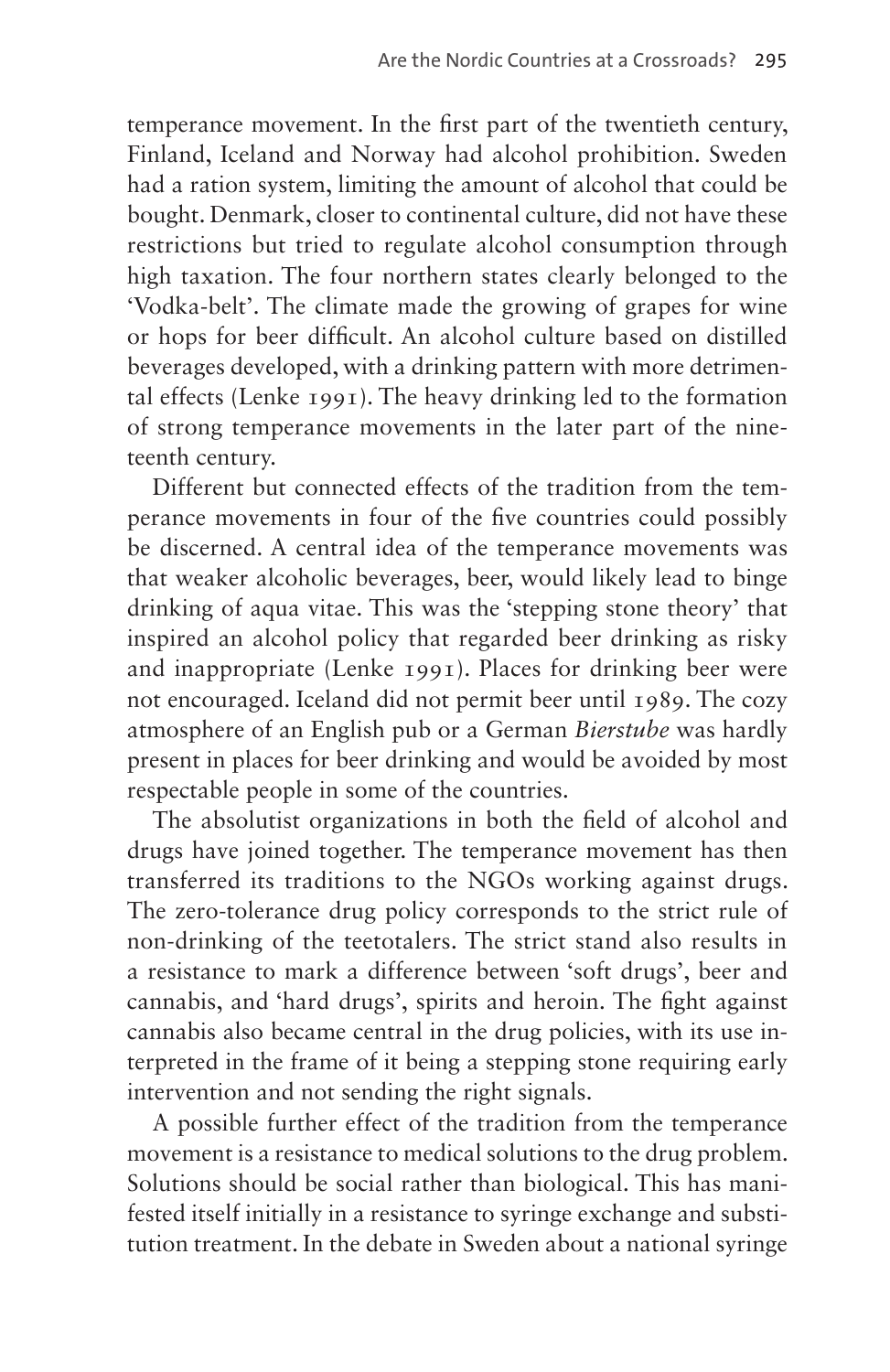exchange programme, the medical profession was in favour but the personnel in different types of therapeutic treatments were opposed (Tham 2005). The proposal for a national programme was first rejected but later accepted when syringe exchange was attached to treatment interventions.

The forces that have shaped the drug policies in the Nordic countries will still be active when the present policies are analyzed in a situation where several other countries are retreating from the war on drugs. The insight of the objective damage that the consumption of drugs has caused will of course also be present. To sum up, the welfare state, the tradition of the temperance movement and the observed results of heavy drug use all seem to have worked in the direction of a drug policy that will not promote a liberalization.

Whether or not there will be a change in the drug policies of the Nordic countries in a liberal direction will ultimately depend on the governments. Will the ruling parties propose decriminalization, and is there a majority in Parliament for such reforms, and others, in the direction of liberalization of the drug policy? Denmark never went as far as the other countries in criminalizing drug consumption, but the sanctions for drug possession and dealing have, on the other hand, been strengthened. In Finland, both the Government and the political parties are divided on the question of decriminalization, but the Prime Minister and the majority of the Government Ministers are against it. In Iceland, a number of proposals for decriminalization have been presented but have so far been defeated in the Parliament.

In early 2021, the Norwegian Government recommended a decriminalization of the use of drugs and minor possessions for own use to the Parliament. The parties in the Parliament were, however, divided on the issues and the proposal was defeated when the Social Democrats opposed the bill. Finally, the Swedish Social Democratic–Green Government is very clearly against decriminalization, but the Social Democratic youth-party has demanded an evaluation of the criminalization of use of drugs. Some of the parties in Parliament take the same stand and in 2020, the Parliament demanded an evaluation of the Swedish drug policy.

The Police have been, and are, a central actor in the drug policies of the Nordic countries, stressing the importance of penal law,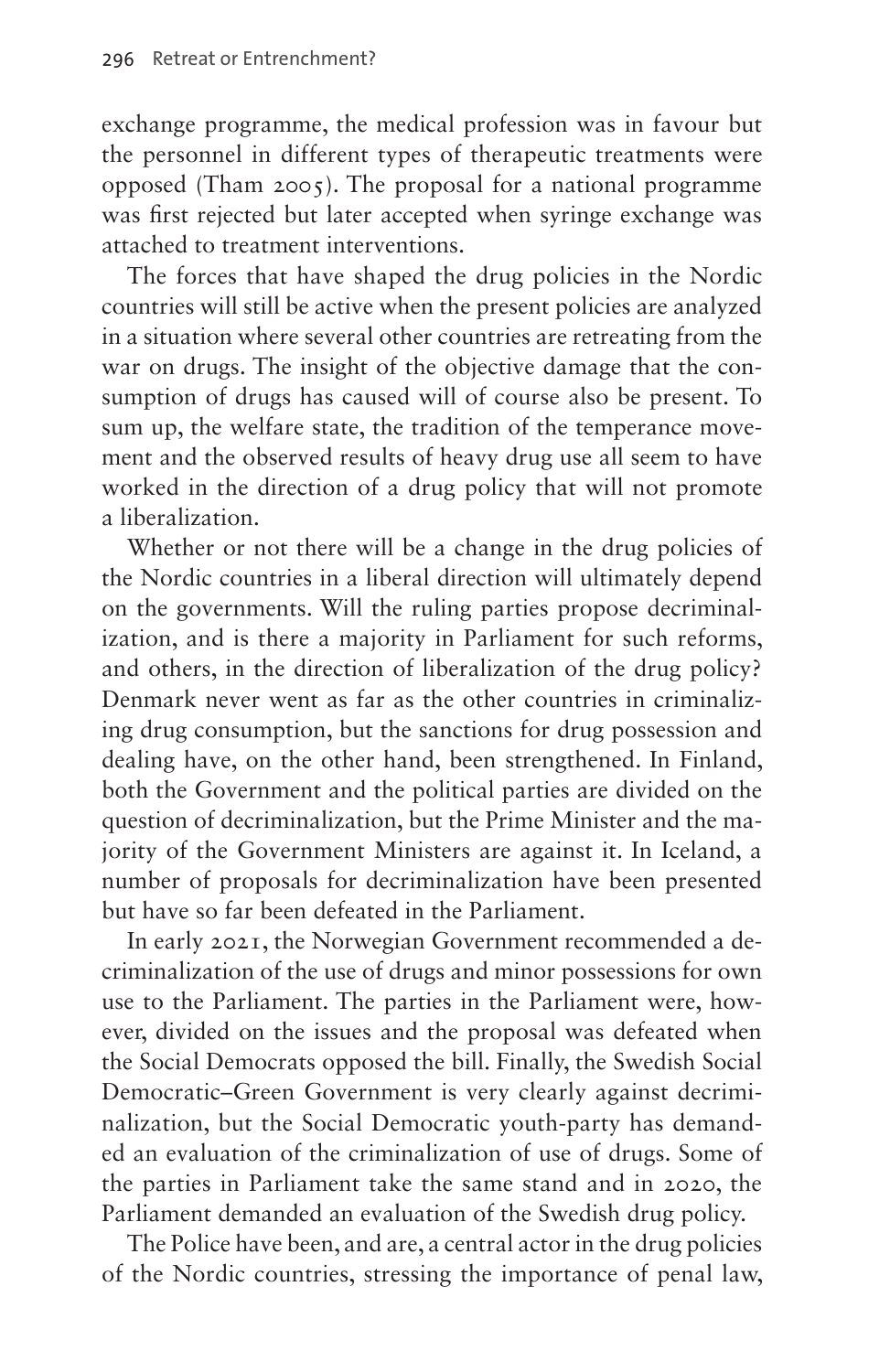police resources and unconventional police measures. In Norway, the Drug Police Association has 'occupied' a large number of internet-sites in order to direct those searching for information to police perspectives. In Denmark, the Police were active in the creation of the 'Pusher law', which increased police powers (Frantzsen 2005). Cases involving possession of illicit drugs have increased markedly in Denmark and likely indicate increased police activity. In Finland, the Police have influenced the penalty scales to allow them the possibility to carry out searches for suspected drug crimes. The special drug police in Iceland, often US-trained, have been quite active in describing the threat from drugs and demanding increased resources and penal law expansions. The Swedish Police wrote their own drug policy manifesto and were quite active in the demand for a legislative change that made the control of body liquid possible (Rikspolisstyrelsen 1989; Proposition 1987/88:71:88). The Swedish Drug Police Association has also been most active in spreading an alarmistic view on drugs and demanding more control through a journal, conferences, study-trips and collaboration with other similar associations, particularly in the USA (Svenska Narkotikapolisföreningen). How the Police in the different Nordic countries will react to proposals of decriminalization, and even legalization, will be of central importance for the future development of the drug policies.

As said in the introductory chapter, the general criminal policy of the Nordic countries is relatively liberal in an international context, referred to as 'Scandinavian exceptionalism'. The comparatively low prison populations and relatively decent standards of the prisons are still true. All the countries have, however, moved in the direction of a more law and order oriented criminal policy (Lappi-Seppälä 2016). In this development, 'organized crime' is increasingly referred to as a serious threat that has to be combatted. The drug trade is pictured to be at the centre of organized crime, and increasingly the demand side is being put forward as the driving force of this.

Finally, an open political and public debate of the risks of using drugs and the costs of controlling drugs seems difficult to establish. In principle, everyone agrees on the importance of an evidence-based drug policy. In the interviews in Sweden with treatment personnel and people undergoing treatment, both sides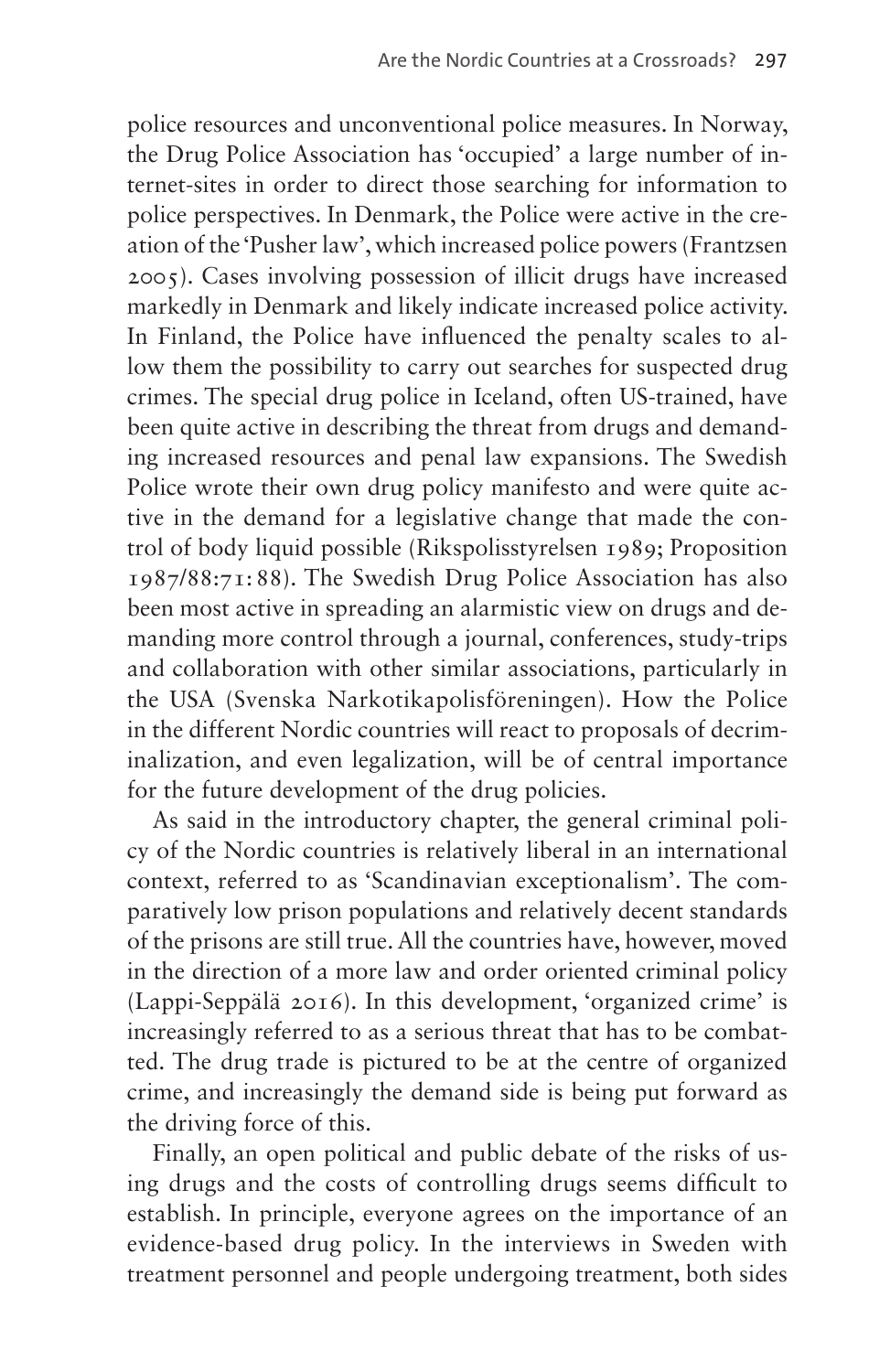referred to scientific 'facts' but came up with diametrically opposite conclusions. The ideological component of the drug issue seems quite strong. This circumstance has led social scientists to look for other explanations to 'the war on drugs'. Alternative explanations to a rational drug policy have been suggested in terms like 'the good enemy', 'moral panic', 'outsiders' and 'national projects'. The ideological character of the drug issue could, in principle, lead policies in both a more and less restrictive direction. Thus far, however, it seems to primarily have prevented a more open debate on the pros and cons of the present drug policies.

Even though there are different circumstances pointing in the direction of status quo in the drug policies, there are also signs of liberalization and developments that seem to demand a change. That the debate about drug policies has escalated is quite clear in all the countries. One line of critique is the general lack of positive results of the drug policies pursued so far. The groups of problematic drug users have not been shown to be reduced. The situation of marginalized people using drugs has repeatedly been reported as bad or even deteriorating. The living conditions of these groups is a central argument in the Norwegian report on drug policy and its proposal to move from control to help. All the countries have high death tolls that have become increasingly politically disturbing. The Swedish Parliament has demanded zero-tolerance to drug-related deaths. Arguments that the high figures are the result of repressive drug policies are increasingly coming to the fore in the debate.

The tradition from the temperance movement might in this context have the potential of liberalizing policies. Iceland, Finland and Norway gave up on alcohol prohibition. Sweden abandoned the rationing system and reduced alcohol control measures in several respects. The costs of control of prohibition and other regulations became too large and the system was changed. In the present debate, comparisons between alcohol and drug policies are also frequently made in the Nordic countries by those who demand a policy that is less based on punishment.

There is also the market. The analysis in this book of Swedish alcohol policy showed how the country had to adopt to the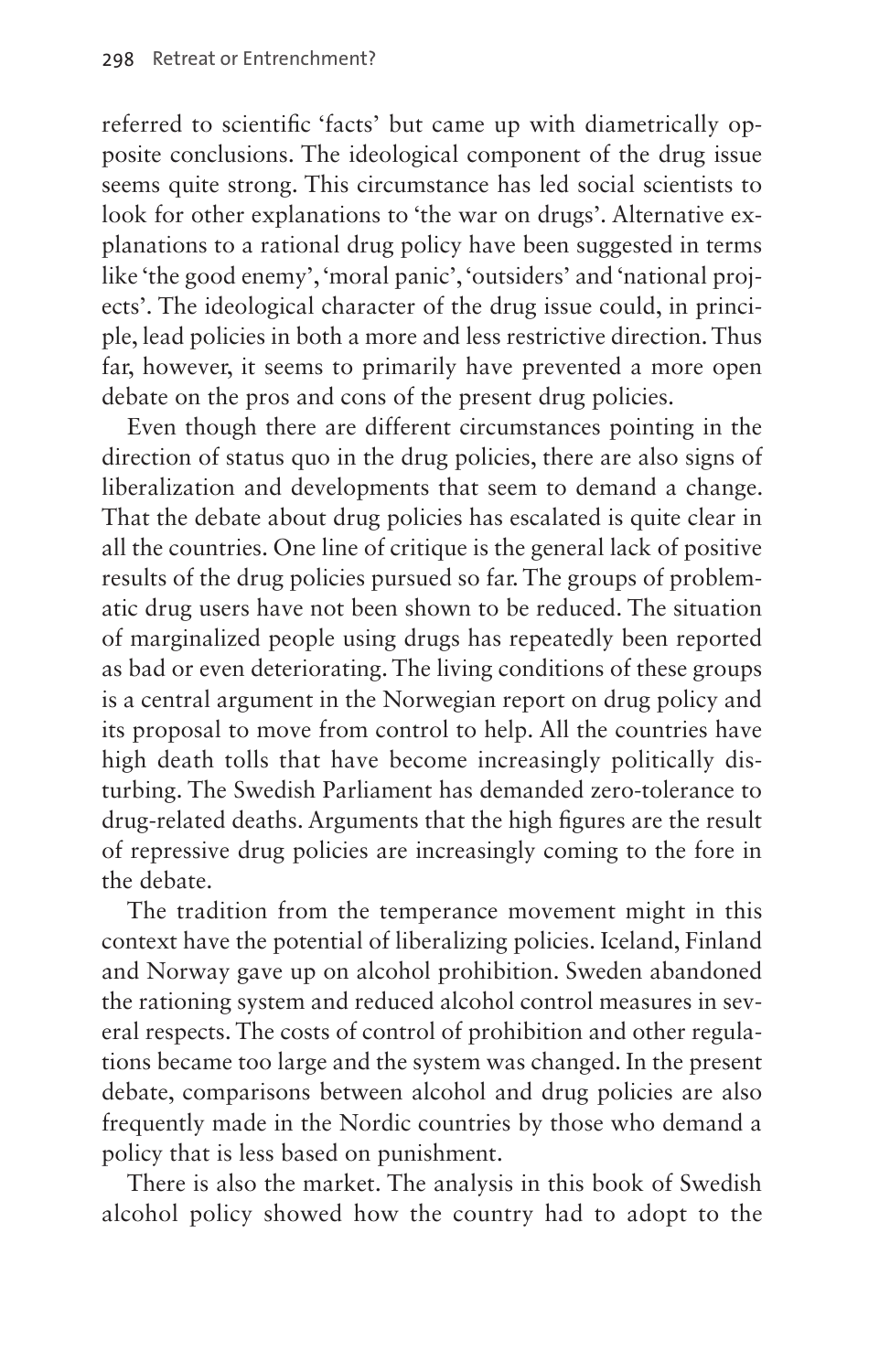prices and the availability of alcohol, both in order to prevent smuggling and so as not to lose tax revenues. If continental European states should start to legalize cannabis and the prices were attractive, the Nordic countries would find themselves facing the same problems as with the smuggling of alcohol during prohibition or when preventing present-day smuggling of cheap alcohol into the countries. The future drug policies of the Nordic countries will unavoidably be influenced by developments in other European countries.

The attitudes towards using drugs are partly a question of generation. Young people are relatively more liberal. In both Finland and Sweden, the political youth parties are mainly in favour of decriminalization of the use of drugs. This change in attitudes could be linked to an increased awareness of human rights. Such a development is reported from Finland. A drug policy strongly based on penal law will force the police to take action against the young, which will inevitably lead to feelings of injustice among those who are the targets of police interventions. This also links in with the emerging critique of stop and search in several Western countries, which, to a high degree, is justified by the suspicion of the use of drugs. Police practice in the field of drugs becomes intertwined with issues of class and ethnicity, with the potential to challenge politics in wider areas.

The Nordic countries have a tradition of harmonization of penal legislation. As mentioned, this has led to an expansion of penal law in the field of drugs where the countries have referred to each other for the need of strengthening the threat of punishment. At the same time, however, the drug policies of the five countries are partly different, and the political debate might lead to increased differences. Already today, people who have smoked cannabis in Denmark have later been sentenced for the use of drugs in Sweden when traces have been found in urine tests. Apart from the problem of not following the principle of double criminalization, this praxis might cause further strain between the countries if the use of drugs is decriminalized in some countries but could still lead to a sentence in another through the use of drug tests. The tradition of harmonization then might work in the opposite direction.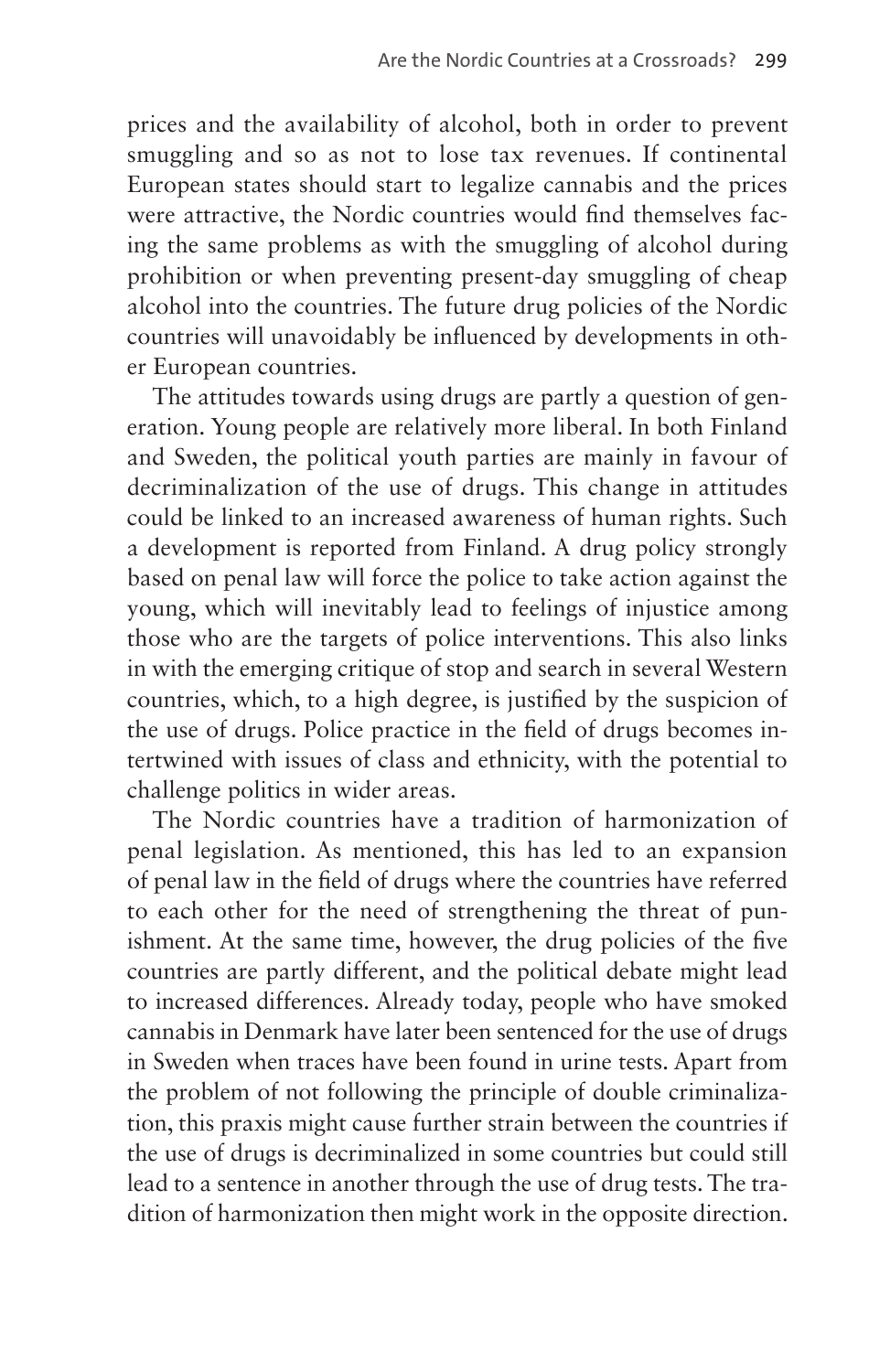All in all, the most likely prognosis is that there will be a change in the drug policy of the Nordic countries. A move in the direction of less use of penal law and criminal justice seems to be unavoidable considering the development in other countries. In addition, the criminal justice approach to drug prevention in the Nordic countries does not seem to have been effective.

In the political debate to target groups that use drugs, two ideal types can possibly be discerned: the user and the abuser. This distinction corresponds to dichotomies used more generally in the analysis of norm-breaking behaviour. Should the deviant be regarded as criminal or sick (Aubert 1968), as villain or wretch (Sahlin 1994)? That the two categories do not necessarily correspond to a punitive or non-punitive policy has been stressed in this book. The drug user is also alternately pictured as a victim and a perpetrator. The dividing line between these is not clear-cut but rather a continuous variable. Nevertheless, the dichotomy can be used for analytic purposes.

The dependent and marginalized drug consumer who does not seem to gain illegitimately from his or her behaviour would not have to be criminalized. Consumption and the possession of small amounts of drugs for personal use doesn't have to be the concern of the criminal justice system. The drug-abuser could instead be the object of care and treatment, being granted help within a comprehensive public service system. Even the advocates of a zero-tolerance drug policy would today argue for more treatment resources. This is also in line with general welfare state ideology. A public health perspective, which is increasingly being referred to in the Nordic countries, could also justify harm reduction measures but without using that concept.

The question then is what policy a welfare and public health perspective implies for the temporary or recreational user. In the proposal for decriminalization that has been presented to the Norwegian Parliament it is the abuser, not the user, that is the object of the reform. A decriminalization of use and the possession of small amounts, which would be of benefit for the long-time drug-abuser, would legally also apply to the occasional well-adapted drug user. Here, some of the Nordic countries seem to take another stand. The arguments against decriminalization seem to follow two lines.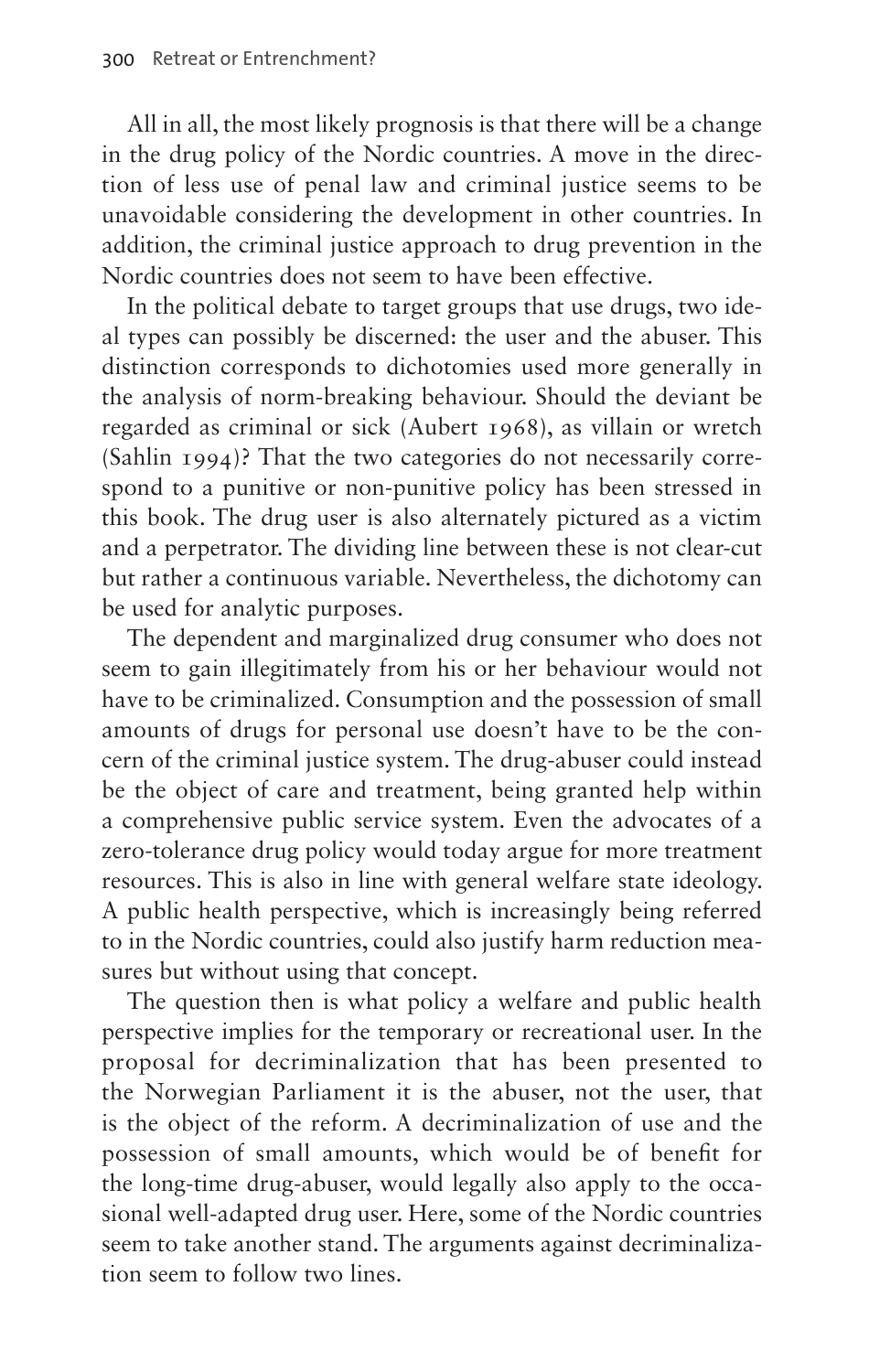The first line of argument is that young people have to be protected. To not decriminalize will then be argued from the perspective of public health. How valid such a line of reasoning is can be discussed. Children who use drugs can be the object of intervention from the social services in the same way as when they use alcohol, which is not illegal. That drug use has been criminalized to such a high extent depends, according to Christie and Bruun (1985), on the fact that it is used by young and powerless people in a way that would not be possible for alcohol consumers. Also an issue here is the effect of a continuous criminalization. When an increasing number of young people are using drugs recreationally there is the risk, if the deterrent effect doesn't work, that the number that will be labelled as criminals will increase. A continued criminalization of drugs, both in the law and in practice, will also pose an increasing risk of creating tensions along age, class and ethnic lines.

The second line of argument is that the users will have to be controlled by criminalization, since they are the cause of drug-abuse, organized crime and deaths. This is the argument in Denmark, where a dual-track system differentiates between those with a problematic use of drugs, who receive help, and the recreational user, who is increasingly criminalized. The argument that the well-adapted user is a pre-requisite for the organized crime and gang-related shootings is increasingly voiced by politicians. In Sweden, the high and rising numbers of drug-related deaths are linked to the policies aimed at preventing first-time drug use. By upholding a zero-tolerance policy and preventing children and young people from using drugs, it is argued – without any empirical support – that fewer people will die from drug use (Proposition 2020/21:121, s. 65). An international quest for a more humanitarian drug policy will, in the Nordic countries, not necessarily change the situation for the recreational user.

The changes in the surrounding world will influence the drug policies of the Nordic countries. The public and political debate have, in just a few years, markedly opened up. Making a retreat is, however, not that easy. Beliefs, ideologies and vested interests can be quite resistant. The Nordic countries stand at a crossroads, but what new roads will be taken is far from clear.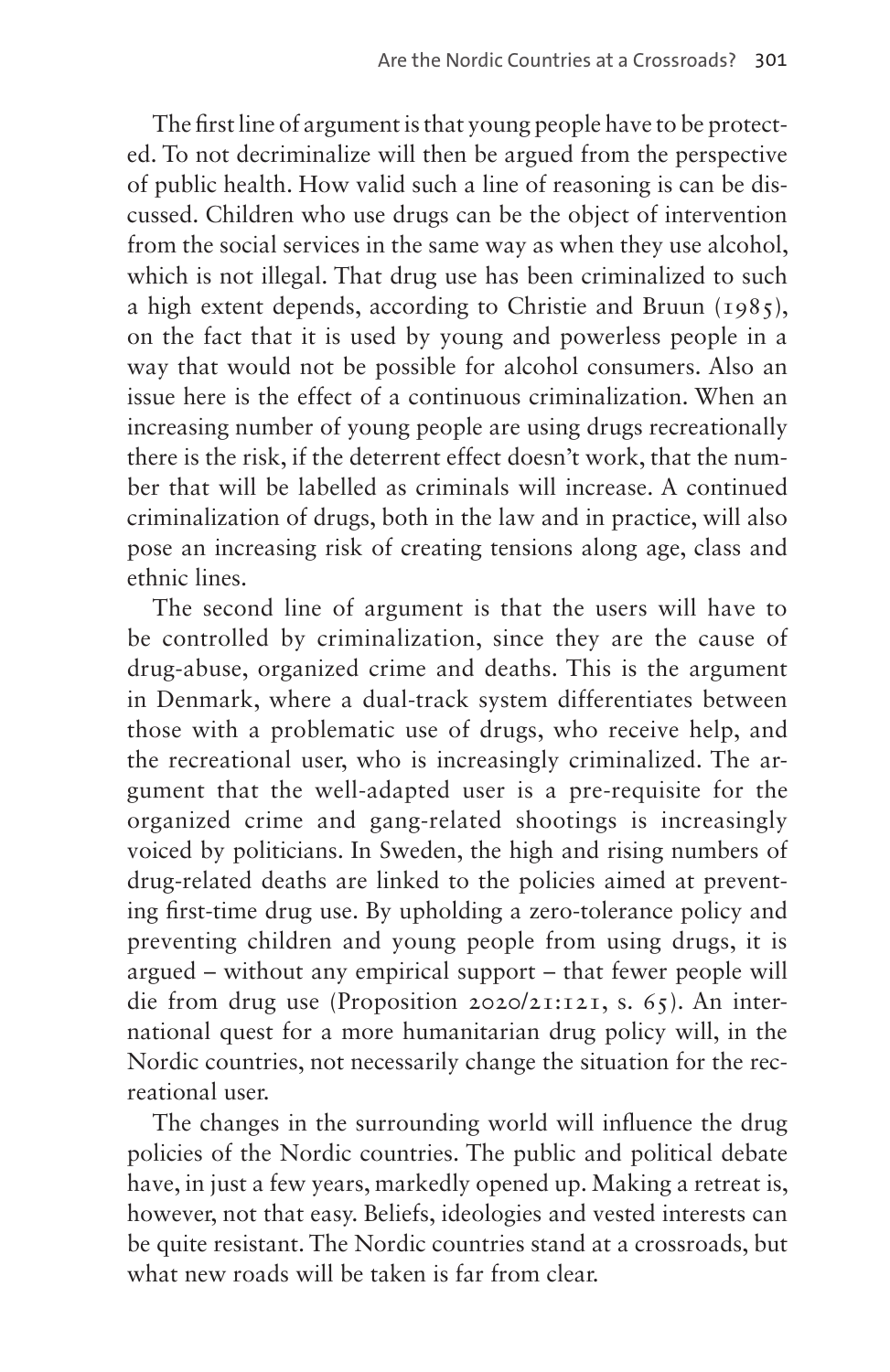## **References**

- Aubert, V. (1968). Avvik: Forbrytelse eller sykdom? In J. Israel (Ed.), *Sociala avvikelser och social kontroll*. Stockholm: Almqvist & Wiksell. 2 revised ed. upplagan.
- Christie, N. & Bruun, K. (1985). *Den gode fiende*. *Narkotikapolitikk i Norden*. Oslo: Universitetsforlaget.
- Frantzsen, E. (2005). *Narkojakt på gateplan. Om politikontroll av narkotika på Vesterbro*. Levert som avhandling til forsvar av doctor juris ved. Københavns Universitet, Juridisk Fakultet, våren.
- Gould, A. (1994). Pollution rituals in Sweden: The pursuit of a drug-free society. *Scandinavian Journal of Social Welfare*, *3*(2), 81–89.
- Hirdman, Y. (2000). *Att lägga livet tillrätta*. Studier i svensk folkhemspolitik. Stockholm: Carlssons.
- Lappi-Seppälä, T. (2016). Nordic sentencing. In M. Tonry (Ed.), *Sentencing policies and practices in Western Ccuntries: Comparative and cross-national perspectives. Crime and Justice*, A Review of Research, vol. 45. Chicago: University of Chicago Press.
- Lenke, L. (1991). Dryckesmönster, nykterhetsrörelser och narkotikapolitik. *Sociologisk Forskning*, *28*(4), 34–44.
- Proposition 1987/88:71. *Om ändringar i narkotikastrafflagen* (1968:64). [https://data.riksdagen.se/fil/DD188367-3C17-4755](https://data.riksdagen.se/fil/DD188367-3C17-4755-8074-0E436771EF﻿6D) [-8074-0E436771EF6D](https://data.riksdagen.se/fil/DD188367-3C17-4755-8074-0E436771EF﻿6D).
- Proposition 2020/21:132. *En förnyad strategi för politiken avseende alkohol, narkotika, tobak och dopning samt spel om pengar 2021–2025*. [https://www.regeringen.se/49506b/content](https://www.regeringen.se/49506b/contentassets/00420d7da29847788a7dad65075ad7d4/prop-2020-21-132.p﻿df) [assets/00420d7da29847788a7dad65075ad7d4/prop-2020-21](https://www.regeringen.se/49506b/contentassets/00420d7da29847788a7dad65075ad7d4/prop-2020-21-132.p﻿df) [-132.pdf.](https://www.regeringen.se/49506b/contentassets/00420d7da29847788a7dad65075ad7d4/prop-2020-21-132.p﻿df)
- Rikspolisstyrelsen. (1989). *Rakt på knarket. Ett manifest från polisen om kampen mot narkotikabrottsligheten*. 2nd edition. Stockholm: Rikspolisstyrelsen.
- Sahlin, I. (1994). '*Stackare' eller 'skurk' om den kluvna klientbilden*. Research reports 1994:1. Network for Research in